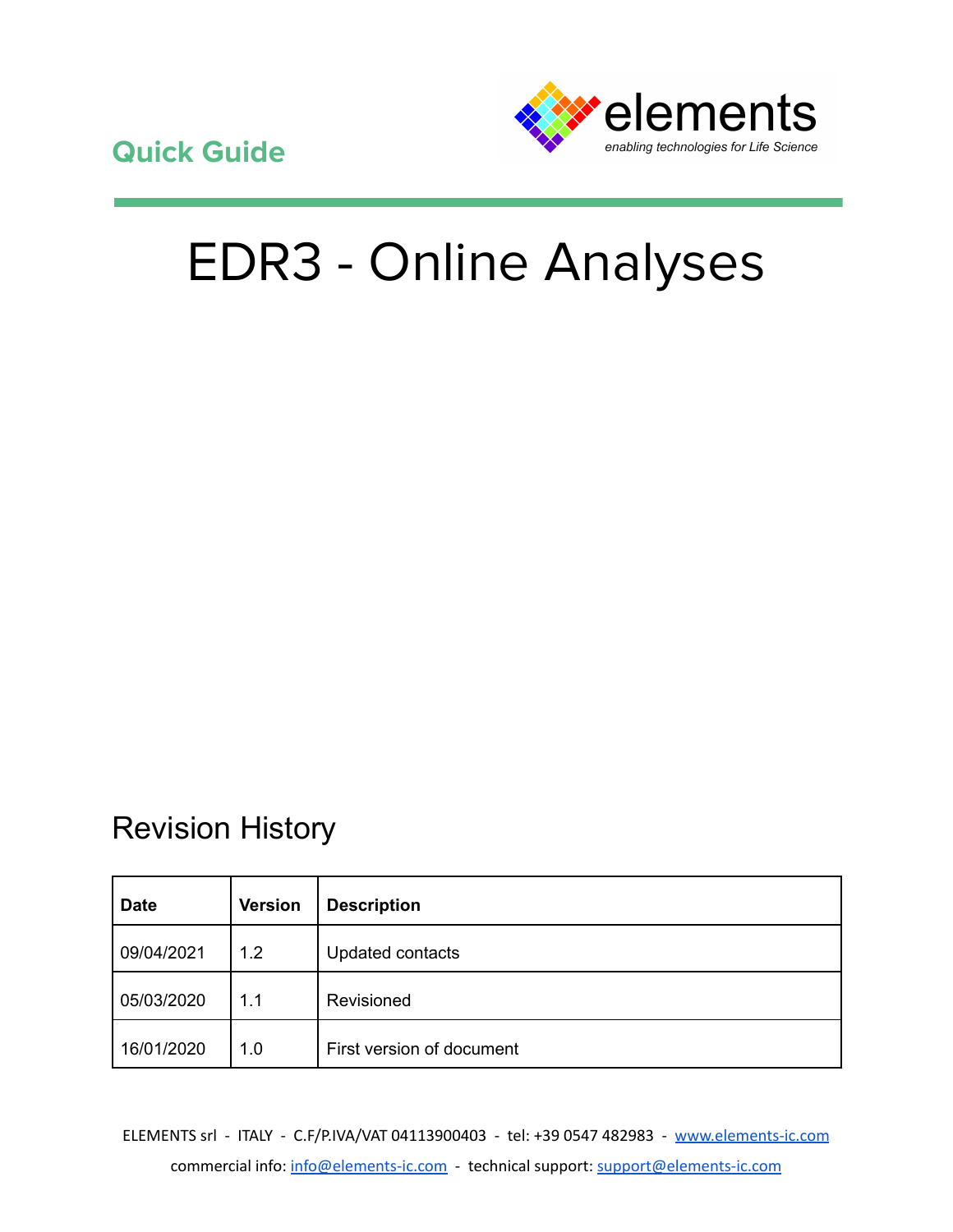

## Analyses overview

The Online Analyses module contains all the analyses computed by the software in real time while the data are visualized and recorded and enables users to perform some common statistical analysis, usually done by scientists only during the post processing analysis of data.

In particular EDR offers these predefined online analyses selectable from the Analysis menu:

- RC estimator;
- Current histogram;
- Current events detection;
- Current spectrum;
- I/V graph;
- Noise reporter.

#### New analyses requests

It is possible to suggest new analyses to be added in the next software releases.

To do so write to [support@elements-ic.com](mailto:support@elements-ic.com) and provide:

- A brief explanation of the analysis;
- A minimum set of specifications (e.g., parameters settable by the user, useful noise reductions or spurious data rejection, etc.);
- A sample recording with expected analysis result (e.g., obtained with Python, Matlab, etc.);
- If available, any useful reference is very welcome (e.g., reference to paper/book explaining the analysis, code/pseudocode, etc.).

## Analysis common features

### Control buttons

Each online analysis has a dedicated tab but all the analyses have common buttons

respectively to start  $\triangleright$ , to save data analysis into a .csv file  $\Box$  and to stop the active analysis  $\Box$ .

Some of the analysis that accumulate data in memory (such as histogram) have a "reset analysis results" button  $\overline{\mathbb{C}}$  to reset plot and data analysis.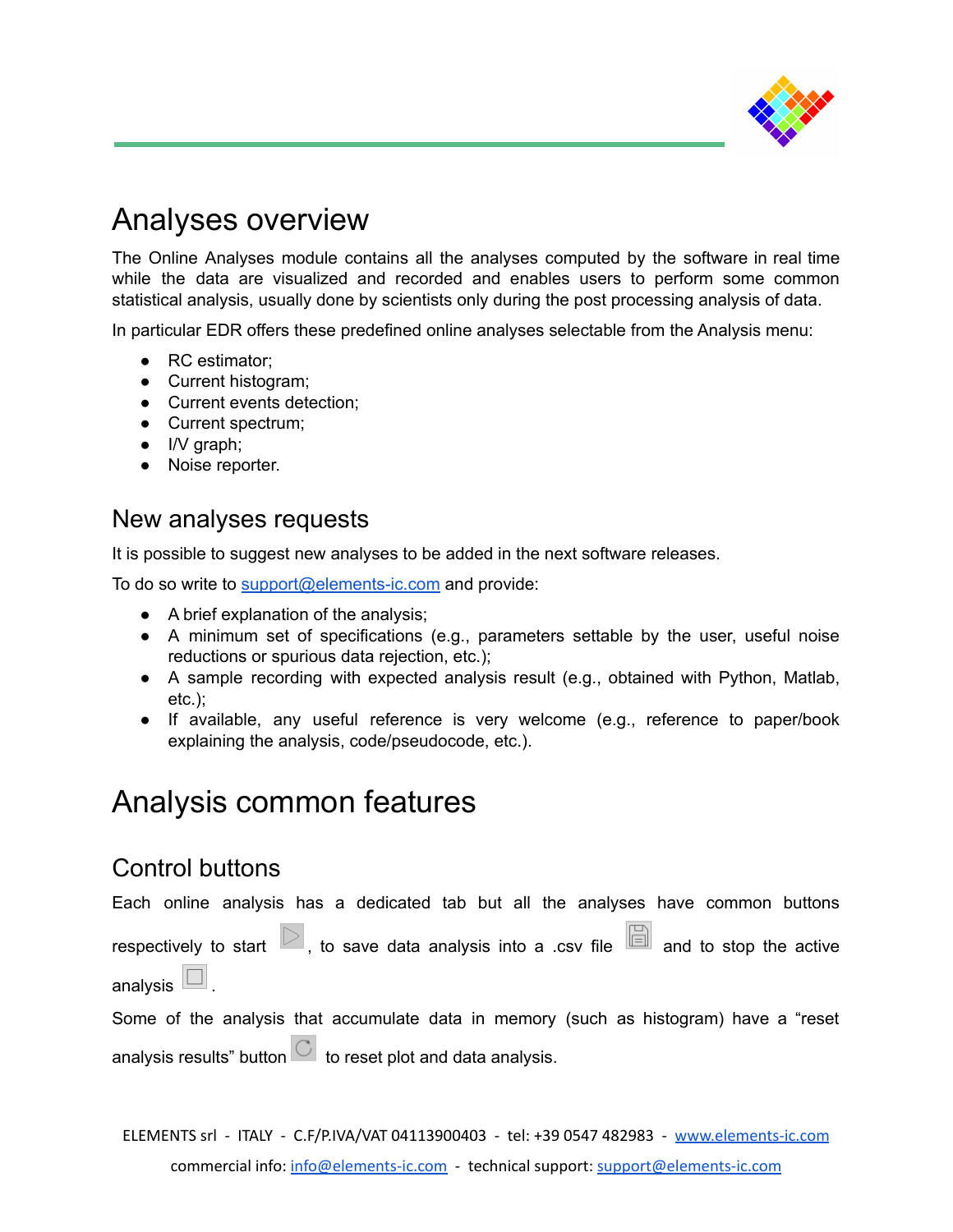

To note analysis results to Lab book click on the "copy to labbook" button  $\Box$ .

### Analysis export

All analyses results can be exported to .csv files. In order to do so, click the Export button In the dialog window that will open browse for a location to save the .csv file, select a filename and select the value separator (the comma may create conflicts in some applications depending on your local machine configuration).

| EDR3                 |                                      |        |  |  |
|----------------------|--------------------------------------|--------|--|--|
| Path                 | C:/Users/miche/EDR/Analysis/         |        |  |  |
|                      | <b>RC</b> Estimation<br>File Name    |        |  |  |
| Separator            |                                      |        |  |  |
| $\bigcirc$ Comma "," | Semicolon ";"<br>$\bigcirc$ Tab "\t" |        |  |  |
|                      | ОК                                   | Cancel |  |  |

### Analysis zoom

All the plots of the analyses can be zoomed by selecting a rectangular area to be zoomed: left click in a corner of the area to zoom, drag the mouse cursor to the opposite corner of the area and finally release the left button. To zoom back right click in any point of the plotting area.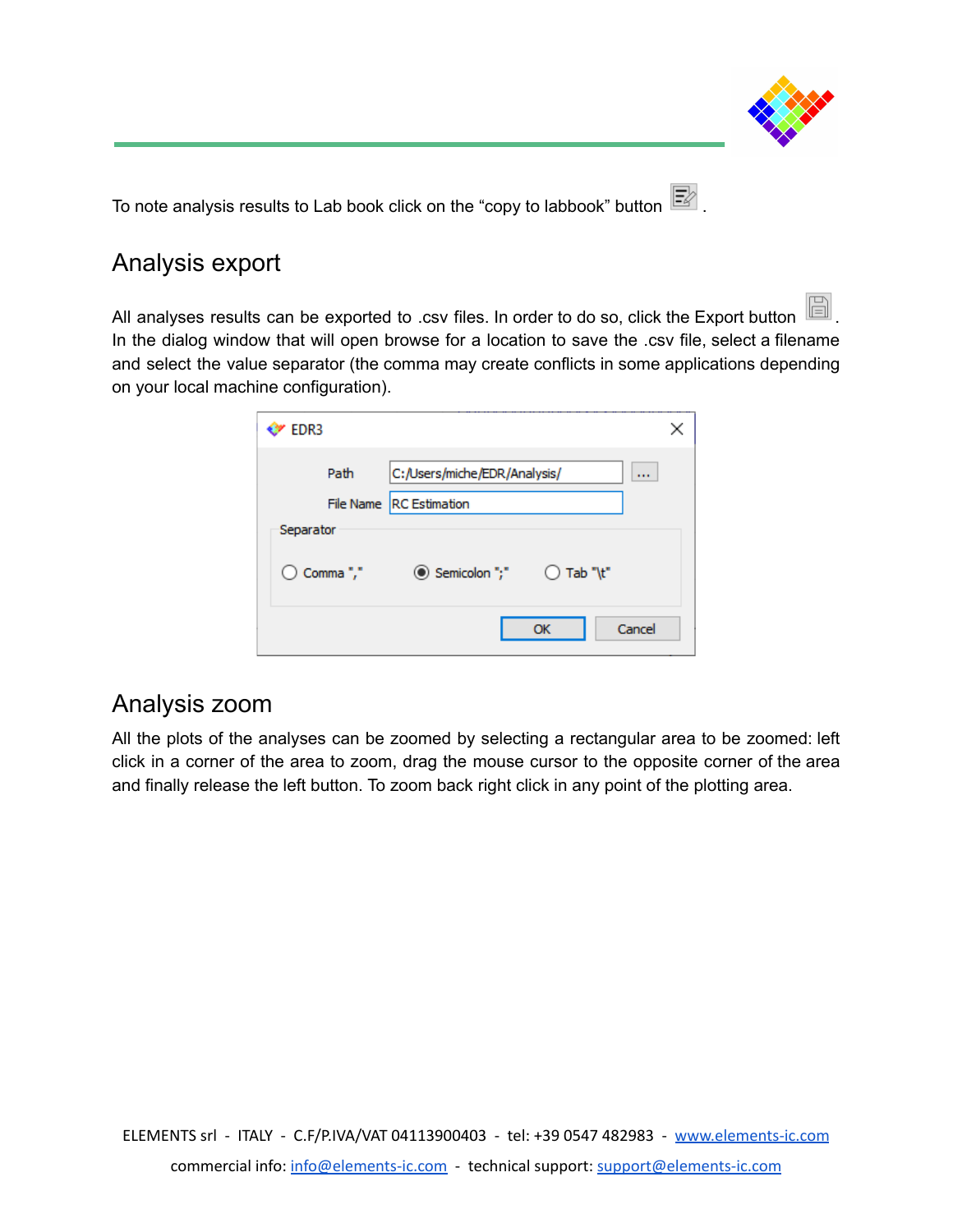

# Analyses description

### RC estimator

To estimate Resistance and Capacitance of the DUT (considering a simple RC paralel model) check both the checkboxes and click the Start button. EDR software will start to apply alternatively triangular waves and seal test protocols to estimate respectively capacitance and resistance values.

|                      | Analysis<br>x                                                  |               |                             |            |                  |           |              |  |
|----------------------|----------------------------------------------------------------|---------------|-----------------------------|------------|------------------|-----------|--------------|--|
| <b>RC</b> estimation |                                                                | Histogram     | Event detection             |            | <b>FFT</b>       | I/V graph | <b>Noise</b> |  |
|                      | Continuous<br>○ Capacitance ○ Resistance<br>labbook notes      |               |                             |            |                  |           |              |  |
|                      | Triangular parameters                                          |               |                             |            |                  |           |              |  |
|                      | Vamp [mV] $\mid$ 100 $\rightleftharpoons$ TPeriod [ms] 20<br>÷ |               |                             |            |                  |           | ❼            |  |
|                      | CMax: 10.00 pF                                                 |               |                             |            |                  |           |              |  |
|                      | Seal test parameters                                           |               |                             |            |                  |           |              |  |
|                      | Vpulse [mV] 10                                                 | $\div$        | Discard [% of Tpu]<br>30,00 |            | $\frac{+}{\tau}$ |           | 0            |  |
|                      | Tpulse [ms] 200                                                | $\frac{+}{-}$ | Thold [ms]                  | 500        | $\frac{1}{\tau}$ |           |              |  |
|                      | Channel                                                        |               | Capacitance                 |            | Resistance       |           |              |  |
| 1                    | 1                                                              | 1.776 pF      |                             |            |                  |           |              |  |
| 2                    | 2                                                              | 1.746 pF      |                             | ۰          |                  |           |              |  |
| 3                    | 3                                                              | 1.781 pF      |                             | $1.037$ GQ |                  |           |              |  |
| 4                    | 4                                                              |               | 2.187 pF                    |            | $1.023$ GQ       |           |              |  |

The parameters of the triangular wave and of seal test can be set (move the mouse over the help icon **@** and on the "Discard [% of Tpu]" textfield for more information).

The algorithm estimates the Resistance ( $R = \Delta V/\Delta I$ ) value considering the average current and voltage values and neglecting the selected percentage of Tpu.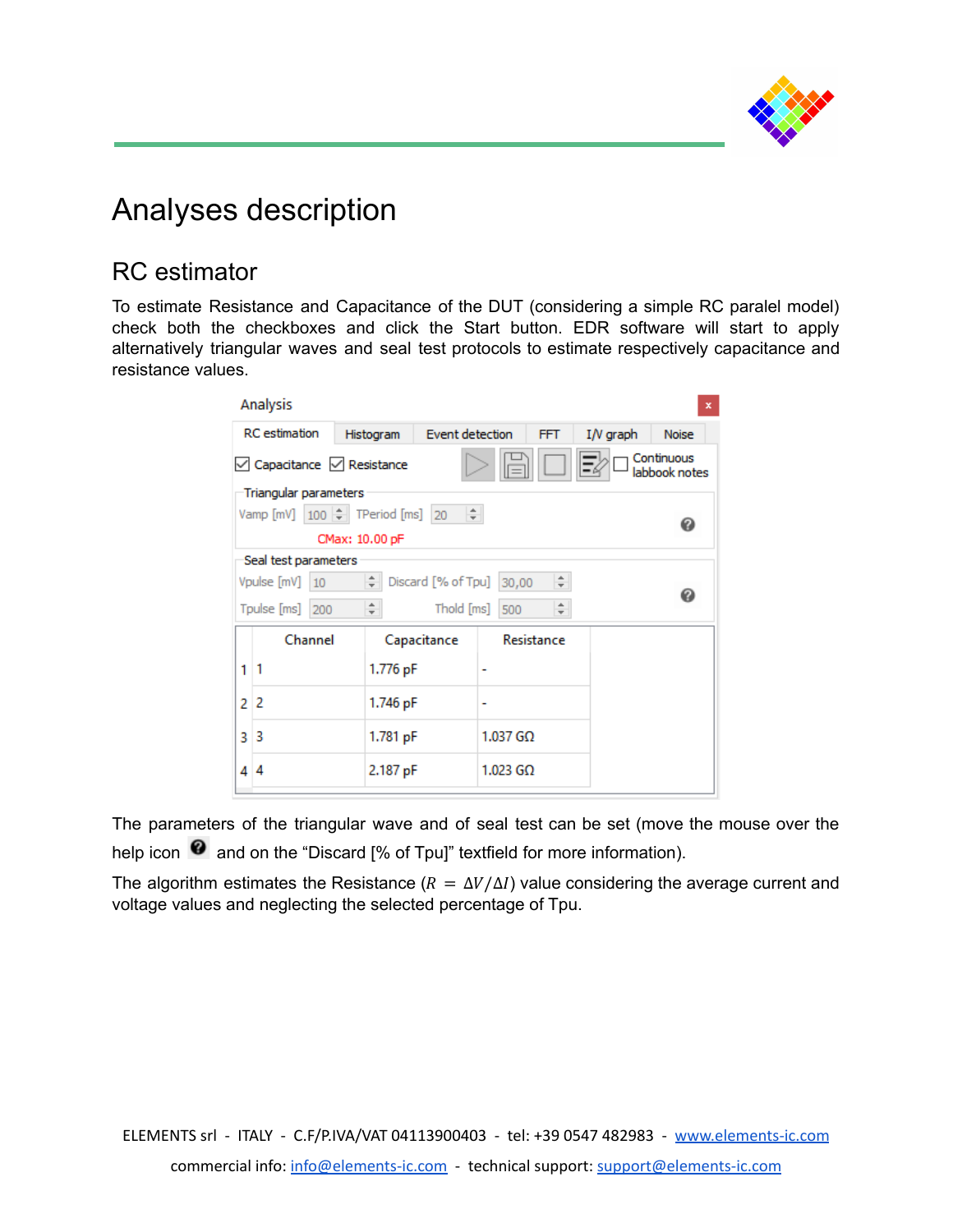



Capacitance is estimated considering the equation  $C = \Delta I / \Delta (dV/dt)$ , so considering the current jump corresponding to the voltage slope change when the triangular wave crosses a minimum or a maximum.

When the "-" is shown instead of the estimated value it means that EDR algorithm cannot properly calculate, e.g. if the denominator of an equation is negative for resistance estimation. Some strategies to improve the signal quality when the RC estimation fails include:

- If the current noise amplitude is comparable to the current signal amplitude increase the protocol duration and reduce the sampling rate, in order to have the same amount of samples with lower noise, increase the protocol amplitude to increase the signal to noise ratio, and use a lower current range for a better signal resolution;
- If the current is saturating reduce the protocol amplitude and/or increase the current range.

### Current histogram

To compute a current histogram select Histogram tab from the Analysis menu.

Select the current channel you want to apply the analysis to (for multichannel devices) and the histogram bin size, i.e. the width of each bar of the histogram: increasing the bin size reduces the resolution and the variance of the histogram.

Click Start to actually perform the analysis.

This analysis can optionally visualize the cumulative histogram or set a logarithmic scale.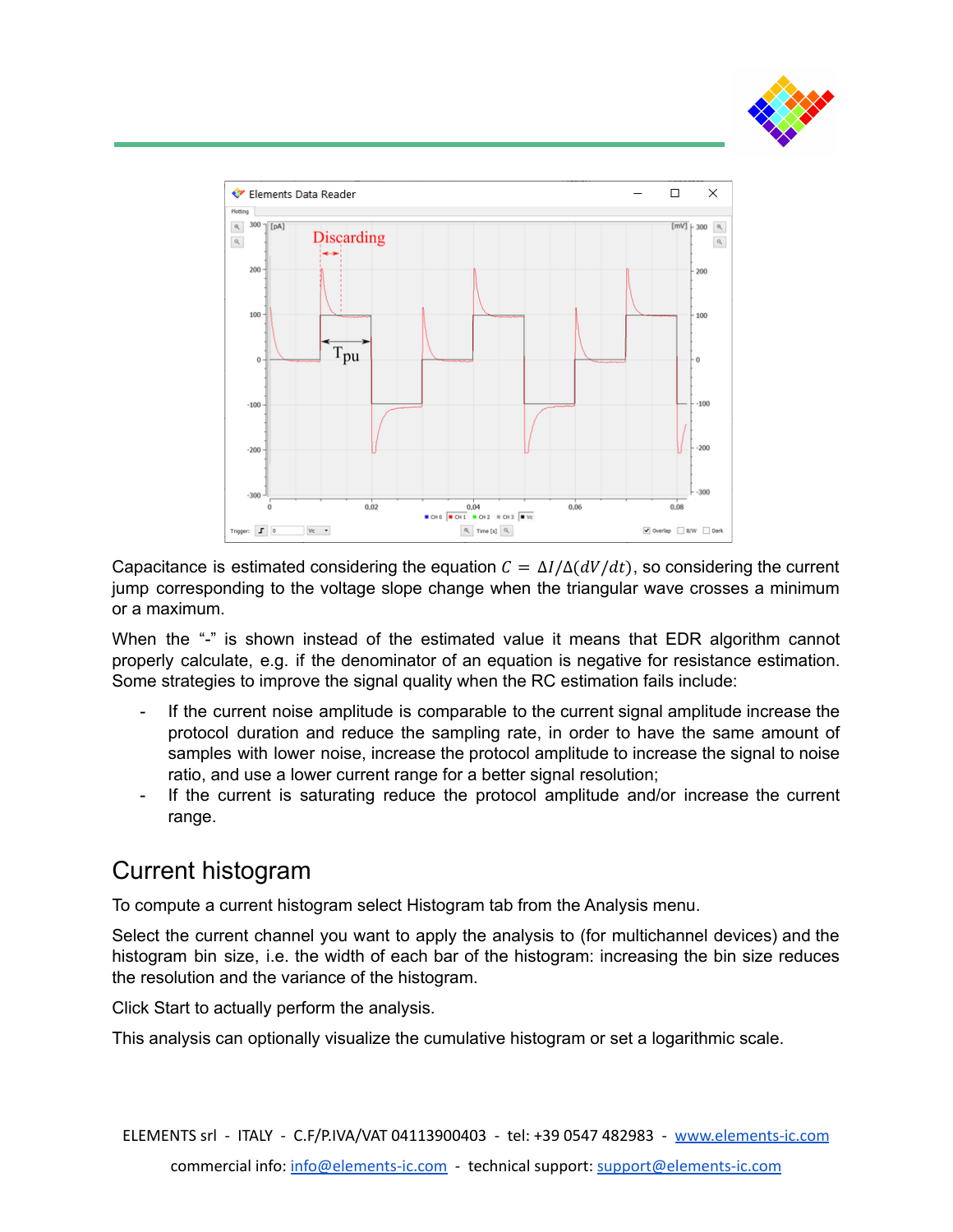



### Current event detection

To detect current events select Event detection tab from the Analysis menu.

Select the current channel you want to apply the analysis to (for multichannel devices) and click

- 선거 button to set analysis' parameters. In the window that will open select if you want to identify positive or negative events. Set the remaining analysis parameters in order to correctly detect the events you are interested in and reject spurious events and click CLOSE button.

Click Start to actually perform the analysis. This analysis will identify as events those intervals that comply with the following rules:

- The event starts when the current passes the First threshold with a rising edge (or falling edge for negative pulses detection);
- The event ends when the current passes the Second threshold with a falling edge (or rising edge for positive pulses detection);
- Events outside the duration range defined are rejected.

The analysis result will include the following:

A histogram of the duration of the detected events (dwell time histogram);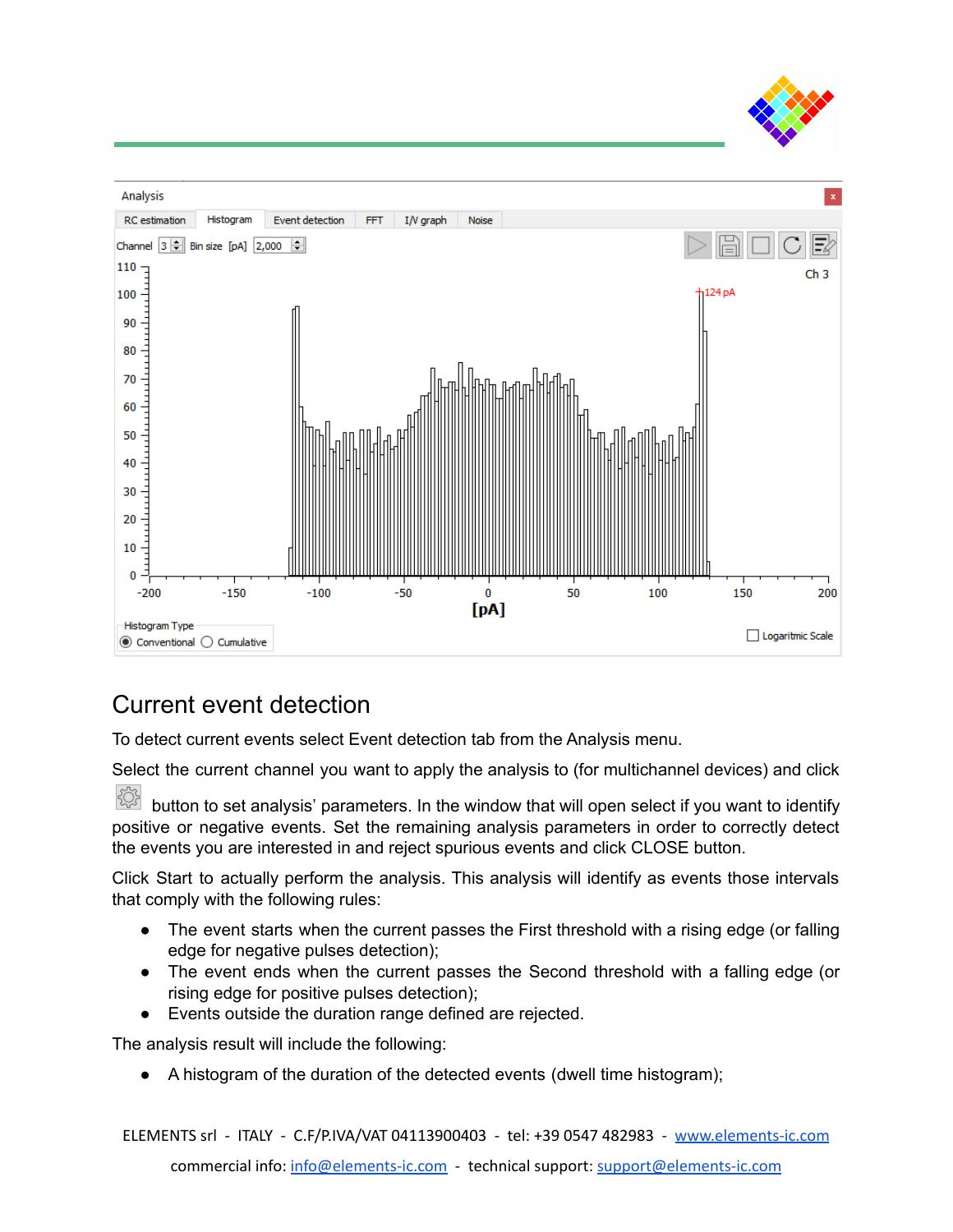

- A histogram of the duration of the intervals between consecutive events (inter-event time histogram);
- A dwell time/amplitude scatter plot that shows the relation between the duration and the mean amplitude of each event;
- A report including the average inter event time, the average event duration and the average events rate.

This analysis can optionally visualize the histogram on a logarithmic scale.



### Current spectrum

To compute a current spectrum select FFT tab from the Analysis menu.

Select the current channel you want to apply the analysis to (for multichannel devices), the integration period and the number of frequency bins, i.e. the number of points between 0Hz and SR/2: increasing the number of bins increases the resolution and the variance of the spectrum.

Click Start to actually perform the analysis. The spectrum is computed by computing the FFT over windows of 2\*N bins current samples, keeping only the first half of the spectrum, and finally taking the root mean square of the modulus of the computed FFTs.

This analysis can optionally visualize the power spectrum or set logarithmic axis.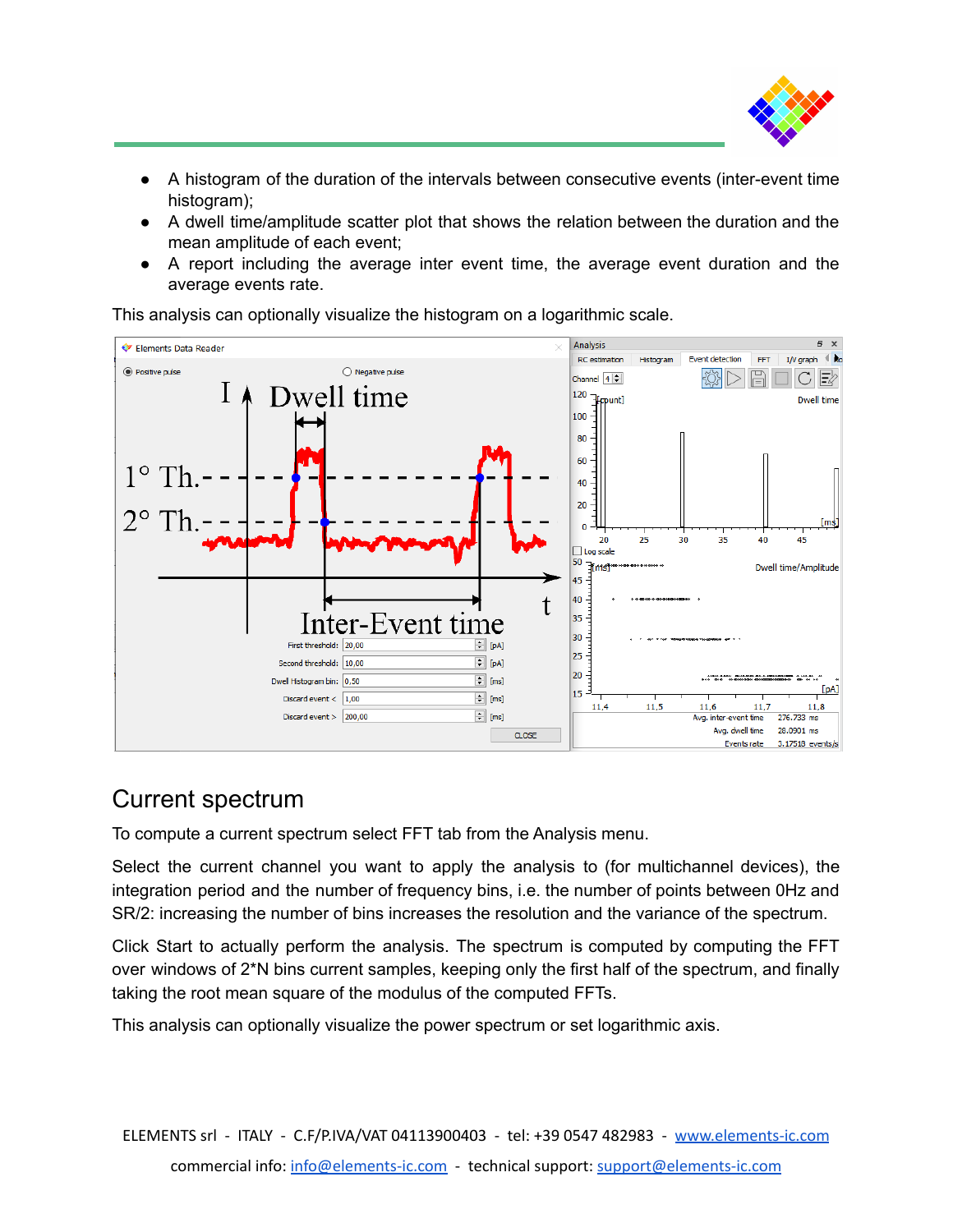



### I/V graph

To compute an I/V graph select I/V graph tab from the Analysis menu.

Select the current channel you want to apply the analysis to (for multichannel devices). It is possible to use the cursors under the Region of interest selection plot to reduce the interval over which the current statistics are computed, e.g., by moving slightly to the right the leftmost cursor it is possible to neglect capacitive peaks usually located at the beginning of voltage steps (move

the mouse over the help icon  $\bullet$  for more information).

Start a voltage protocol (e.g. Conductance estimation protocol or a Ramp protocol to have a varying voltage) and click Start to actually perform the analysis. The analysis will compute the current mean value and standard deviation over each interval in which the voltage is constant, taking into account the limits set with the Region of interest plot.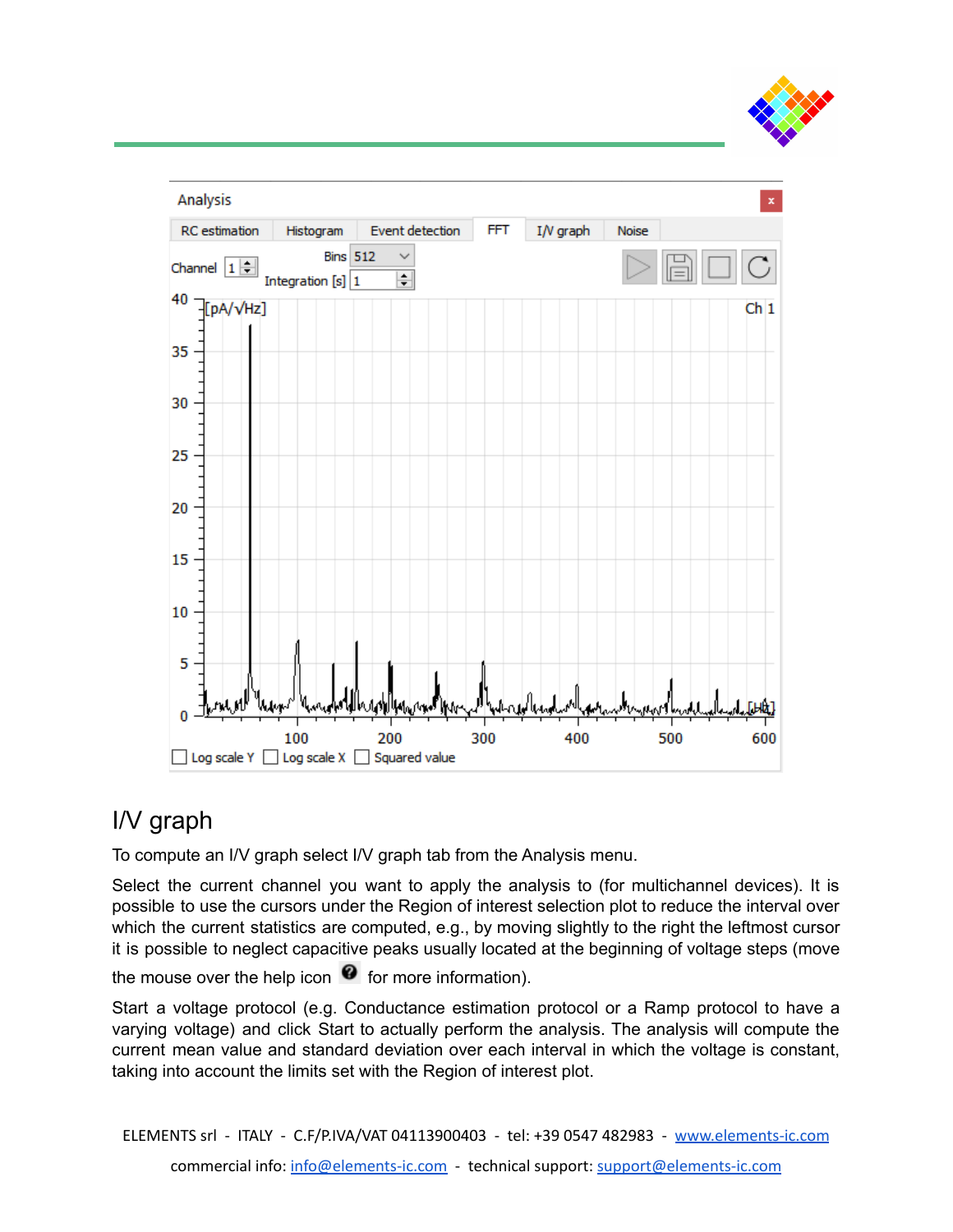



فرده Clicking the linear fit button **a linear fit of the I/V** graph will be performed including only the points within the interval identified by the cursors below the I/V graph plot. Performing the linear fit provides also a brief report including the estimated conductance, the current offset and the reverse potential.

In case the hysteresis button  $\mathbb{Z}$  is pressed, intervals with the same voltage value are treated separately if they belong to a rising sequence or to a falling sequence.